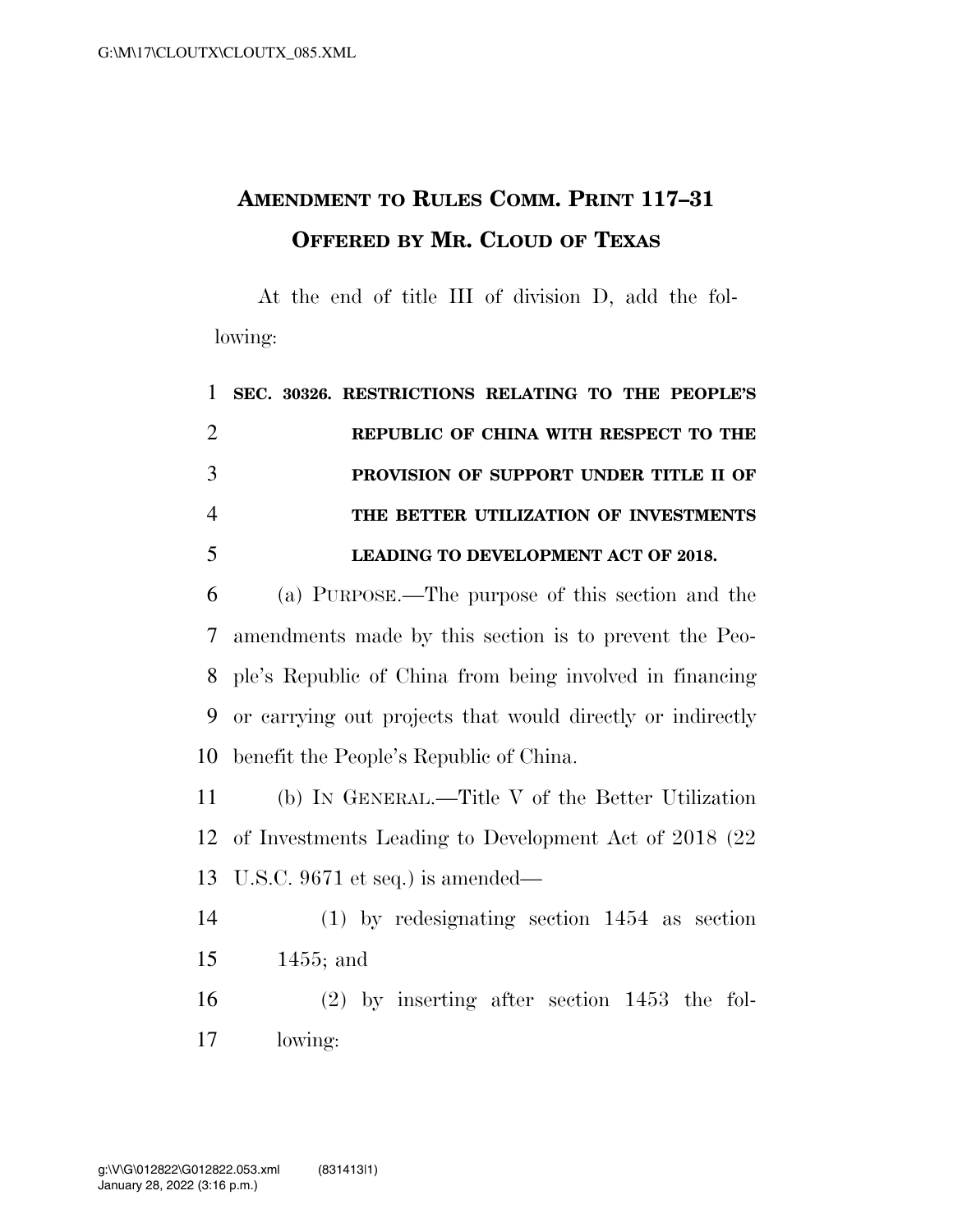| 1              | "SEC. 1454. RESTRICTIONS RELATING TO THE PEOPLE'S RE-   |
|----------------|---------------------------------------------------------|
| $\overline{2}$ | PUBLIC OF CHINA WITH RESPECT TO THE                     |
| 3              | PROVISION OF SUPPORT UNDER TITLE II.                    |
| $\overline{4}$ | "(a) IN GENERAL.—In providing support under title       |
| 5              | II, the Corporation may not—                            |
| 6              | $\lq(1)$ accept or use funds or goods or services       |
| 7              | that are provided directly or indirectly by the Gov-    |
| 8              | ernment of the People's Republic of China or any        |
| 9              | covered Chinese entity; or                              |
| 10             | $\lq(2)$ provide support to any individual who ad-      |
| 11             | vises, sits on the board of directors of, or has influ- |
| 12             | ence in decisions of, a covered Chinese entity or the   |
| 13             | Chinese Development Bank, the China ExIM Bank,          |
| 14             | Sinosure, China's State Administration of Foreign       |
| 15             | Exchange (SAFE), or the China Investment Cor-           |
| 16             | poration (CIC).                                         |
| 17             | $``$ (b) CERTIFICATION.—                                |
| 18             | $\lq(1)$ IN GENERAL.—The Corporation shall re-          |
| 19             | quire each entity receiving funds for projects sup-     |
| 20             | ported by the Corporation under title II to certify,    |
| 21             | in good faith and in writing, that—                     |
| 22             | $\lq\lq$ it will not use such funds in violation        |
| 23             | of the restrictions described in subsection (a);        |
| 24             | and                                                     |
| 25             | $\lq\lq$ it will return any such funds to the           |
| 26             | Corporation if the Corporation determines that          |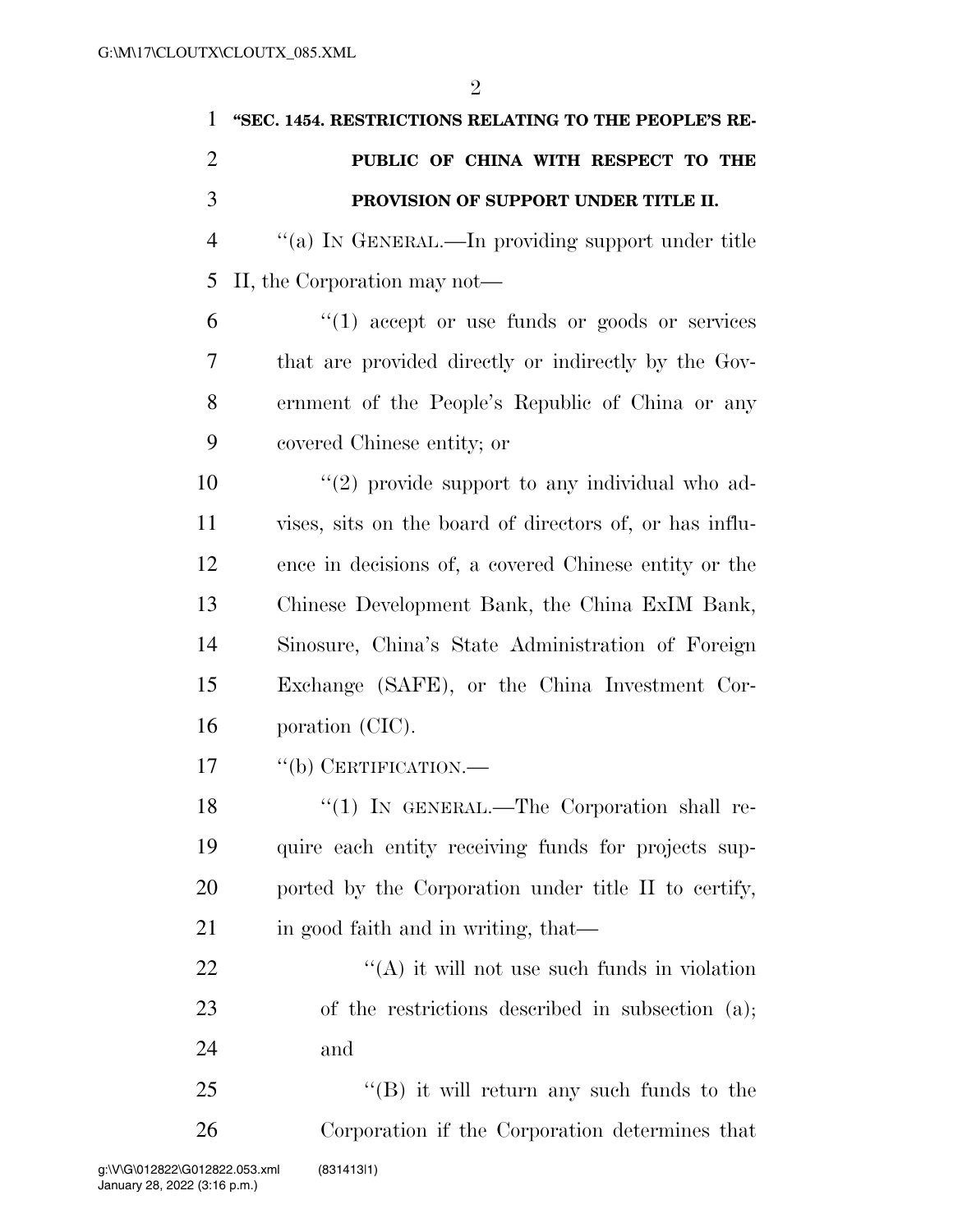the entity is in violation of any such restric-2 tions.

3 "(2) PENALTIES.—If the Corporation deter- mines that a certification of an entity required by paragraph (1) is inaccurate, the entity shall be pro- hibited from receiving any additional funds for projects supported by the Corporation under title II for a period of not less than 12 months, or until such time as the entity provides assurances to the Corporation in writing that it will not submit a cer- tification that is inaccurate in the future, whichever occurs earlier. If the Corporation determines that any subsequent certification of an entity required by paragraph (1) is inaccurate, the entity shall be pro- hibited from receiving any additional funds for projects supported by the Corporation under title II for a period of not less than 24 months.

18 "(3) POLICIES AND PROCEDURES.—The Cor- poration, in consultation with the appropriate con-gressional committees, shall—

21  $\langle (A) \rangle$  develop policies and procedures to im- plement the requirements of this subsection; and

24 "(B) publish such policies and procedures on the Corporation's website.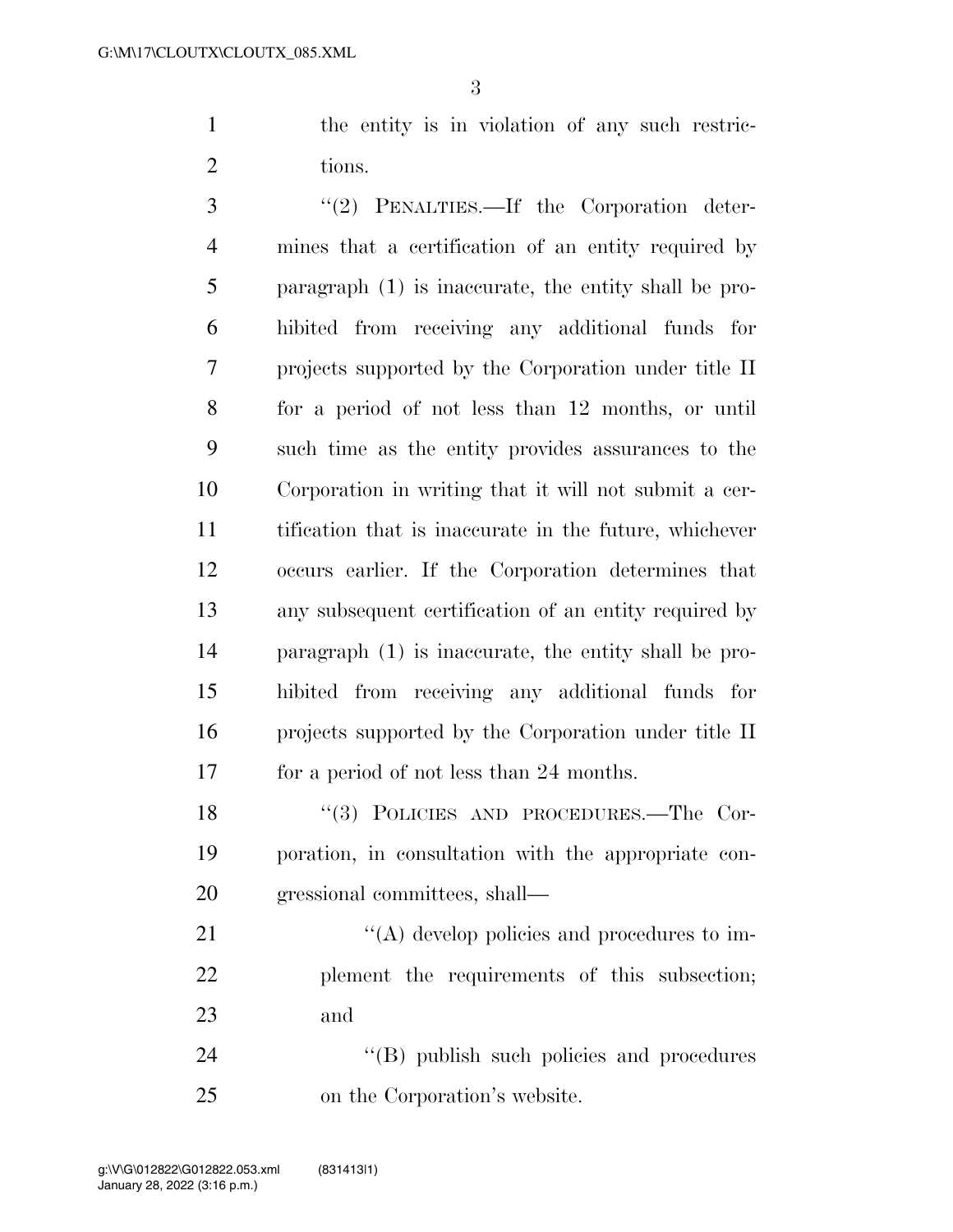''(c) CONSIDERATION.—The Corporation and each entity receiving funds for projects supported by the Cor- poration under title II shall, for purposes of meeting the requirements of this section, take into account the nature and extent to which the Government of the People's Re- public of China controls or otherwise influences covered Chinese entities.

- 8 "(d) DEFINITIONS.—In this subsection:
- 9 "(1) COVERED CHINESE ENTITY.—The term 'covered Chinese entity' means—

 $((A)$  an entity that is organized under the laws of the People's Republic of China or other- wise subject to the jurisdiction of the Govern-ment of the People's Republic of China;

15 "(B) an entity that is controlled by or af- filiated with another entity that is subject to the jurisdiction of the Government of the Peo- ple's Republic of China or a national of the People's Republic of China, including an entity in which such other entity or national deter- mines, directs, or decides for the entity impor- tant matters with respect to the business oper-ations of the entity; or